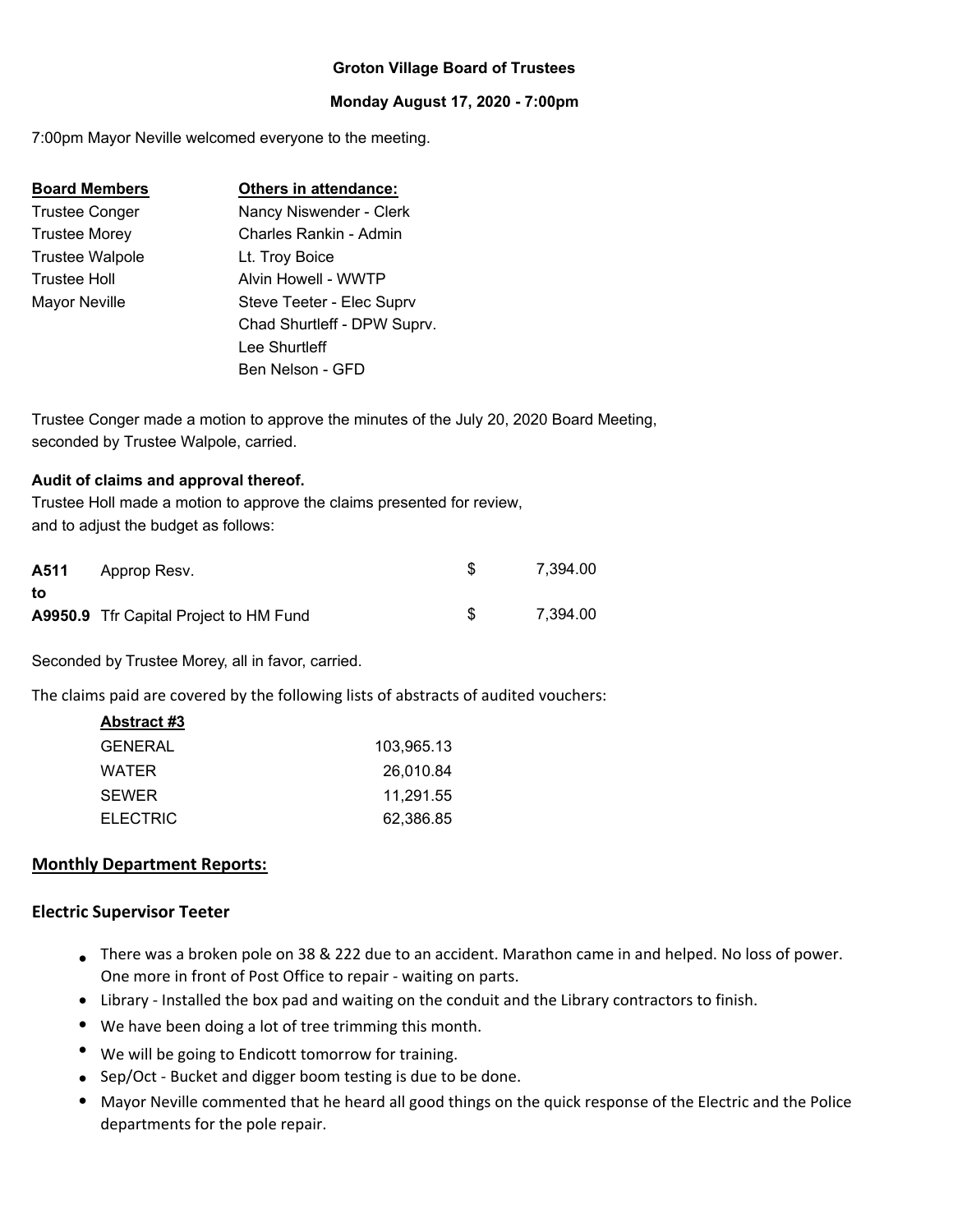# **DPW Supervisor Shurtleff Report Submitted:**

**Department of Public Works July 20 – August 17, 2020**

# **Completed Work/Projects:**

- Prepare park and pool every morning
- Mowing & trimming on a regular basis
- Repair Main St. & Elm St. intersection
- Replace leaking valves at the water plant
- Flush several sections of sewer main
- Repair broken catch basin on Gerald Moses Dr.
- Replace broken fire hydrant at 188 Cayuga St.
- Repair storm water pipes on Spring St.
- Sewer manhole inspection with CT Male
- Replace & raise manhole frames on Spring St.
- Repair two water main valves on Spring St.
- Replace one 8" valve on Spring St.
- Assist with broken electric pole on Main St.
- Remove sidewalk on Corona Ave.
- Take down large pine tree on Corona Ave.

## **Schedule of Work**

- Close pool area
- **Install a catch basin on Barrows St. & Clark St.**
- Paving on Spring St.

## **Additional Comments:**

- Pool Guards did a fantastic job this year.
- CHIPS funding is reported to be at 20% cut

## **Lt. Boice ‐ Police Department Report:**

- We are 900 plus calls up from last year.
- Mostly domestics and juvenile problems at this time.

## **Trustee Conger Reported on Recreation and Youth Committees:**

#### **Joint Recreation** -

- Most actives have been done online.
- Trail Committee has a trail walk which features Izzy's Book.
- Trail grants have not been determined.
- Adopt a program for the trail system is being discussed. The track team and the Scouting groups are looking at adopting trails
- Reorganization of school board Liam Brockway Jr. will be a member of the committee.
- New school youth representatives will be searched this year.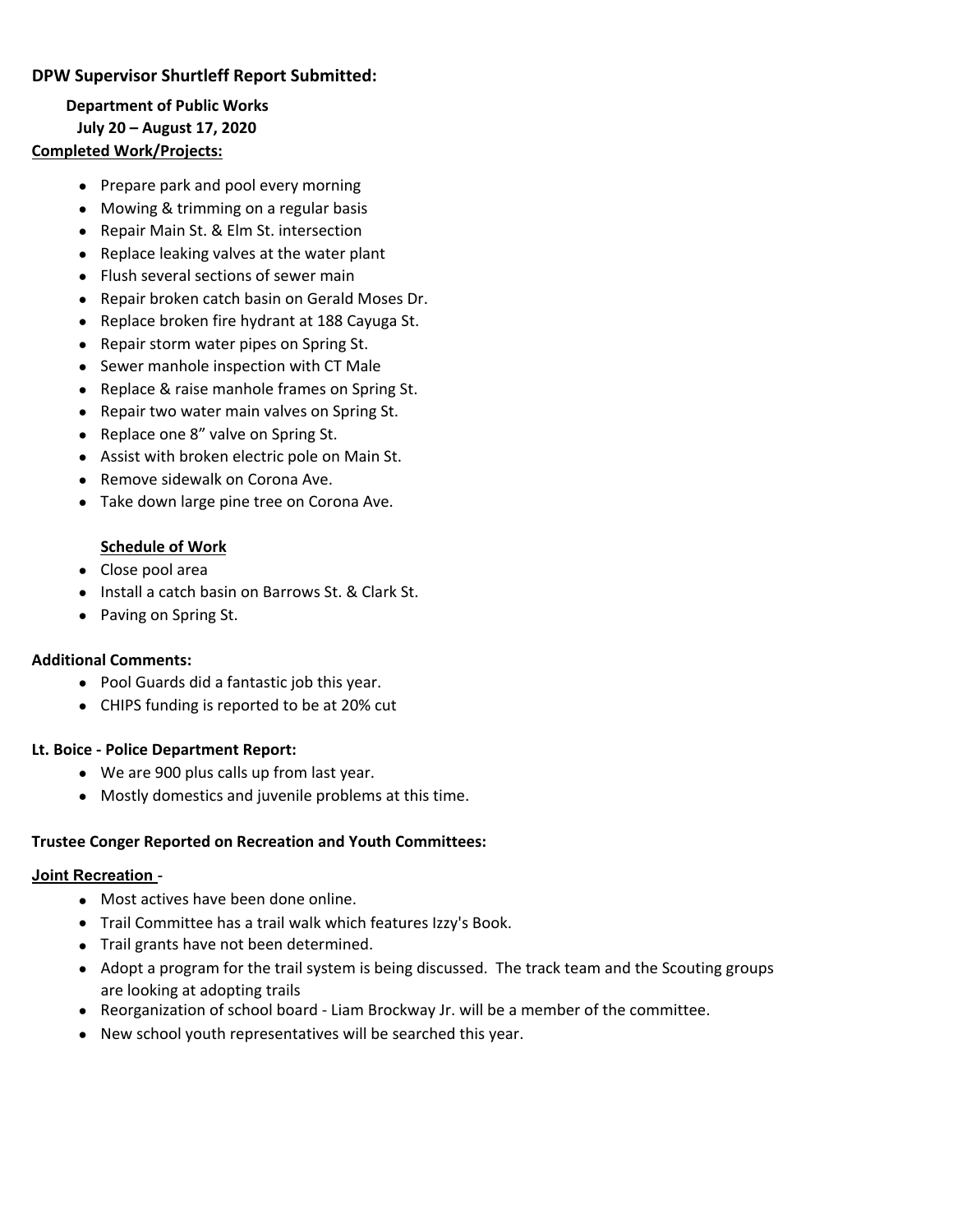# **Youth Committee**

Program Manger Report from Shelley Lester: Interviews for the Program Manager will be on August 26.

- Assistant Director Juliana Quaresma has left CCE. Some other program areas are operating in person programs. If you have suggestions for areas in Groton that could hold programs, send to Shelley. Initial ideas were area churches, Masonic Hall, American Legion Pavilion.
- The CCE Annual Duck Race (fund raiser) will be virtual on September 13th. Ducks are still available.
- Shelley presented the draft budget for 2021. It is \$52,332.00, down from \$59,374.00. The difference being that a new program manager's wage will be lower. Motion by Glenn to accept the draft budget, second by Pegi, motion carried.

Report: Rural Youth Services Director Kate Shanks-Booth

• Shannon has been permanently transferred to the Workforce Development program. Janice Johnson has retired, after 30 years' service to the Rural Youth Services programs. Budget cuts are at 12%. The office is at 3 full time staff, instead of 4  $\frac{1}{2}$  or 5 staff. Looking to hire a new staff at 35 hours per week.

# **Report from Fire Chief Ben Nelson submitted:**

- Application for: Logan Griffin ‐ Hooks. Approved and put on file.
- Physicals are getting difficult to schedule. We have one scheduled in a month.
- 508 Ambulance
- 619 Total Calls YTD
- One of our local facilities has gone through some administration changes and things are getting better.

## **Old Business**

## **Discussion of Waste Water Treatment Plant:**

Clerk Niswender gave an update on the WWTP research of removing bio‐solids. She contacted the Town of Groton to inquire on local laws concerning land spreading. The town and village attorneys will review the information to determine what is allowed. She also contacted Tompkins County Soil and Water and they will discuss the details with NYS DEC to determine the next steps of research. Alvin Howell ‐ WWTP operator has also looked into other disposal options including other landfills and other modes of transportation including the details of the Village obtaining a permit to do the transportation.

## **New Business**

In the future it would be appreciated that any reporters contact the Mayor, Village Administrator or Department heads on any details or clarification on any items before printing an article.

An application was submitted and reviewed by the Board of Trustees and Mayor Neville appointed Samantha Fishman as Part‐Time Paramedic at a rate of \$17.66 per hour.

Discussion and Approval of Antique Tractor Show to benefit FFA on Either September 5th or 12th.

 Trustee Conger made a motion to accept the request from Fay Benson to hold the Antique Tractor Show on September 5th or 12th to benefit the FFA, seconded by Trustee Holl, carried.

The Sheriffs department has asked if our local police would monitor local events and areas.